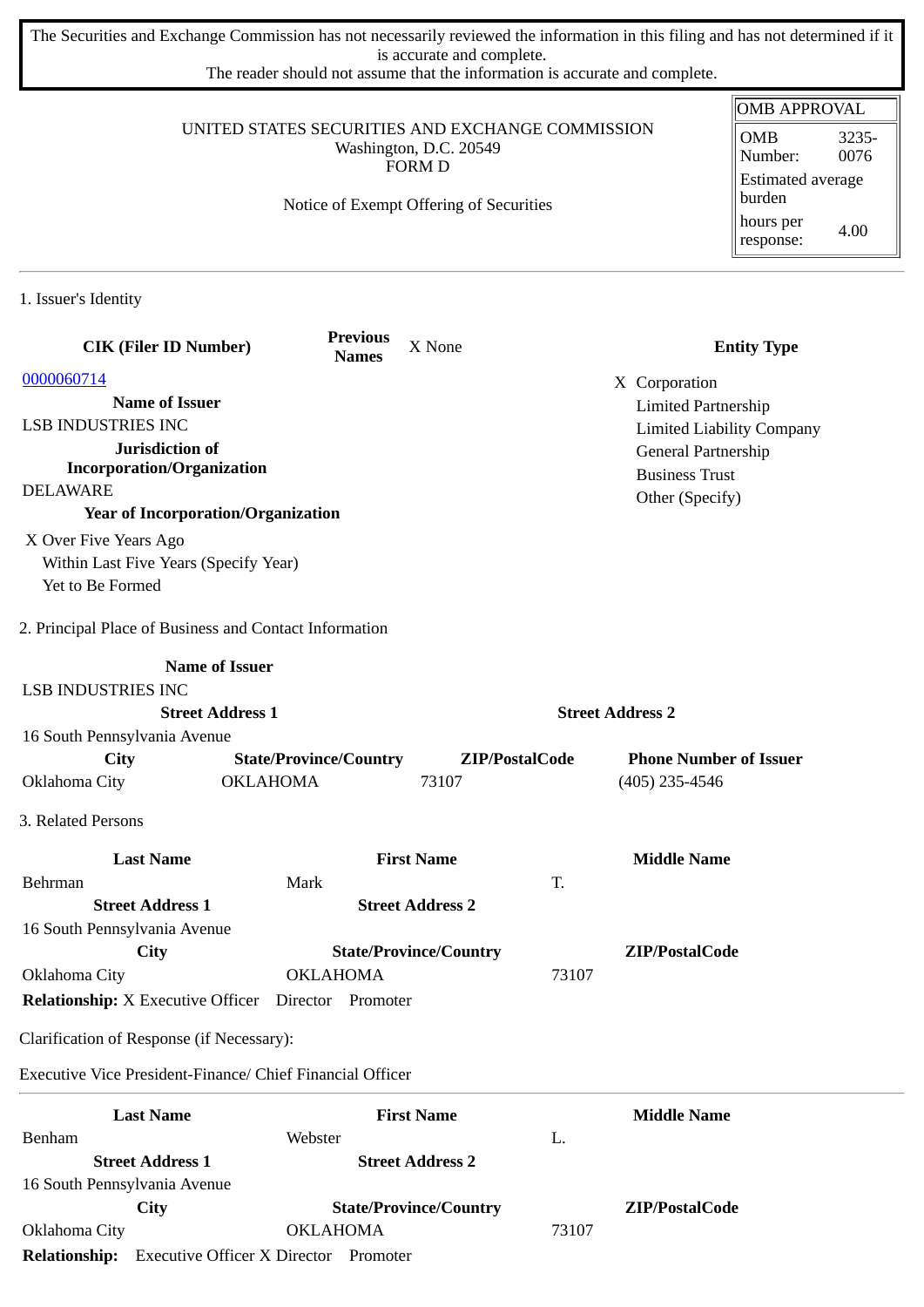Clarification of Response (if Necessary):

| <b>Last Name</b>                                                          | <b>First Name</b>                                |       | <b>Middle Name</b> |
|---------------------------------------------------------------------------|--------------------------------------------------|-------|--------------------|
| <b>Burtch</b>                                                             | Charles                                          | A.    |                    |
| <b>Street Address 1</b><br>16 South Pennsylvania Avenue                   | <b>Street Address 2</b>                          |       |                    |
| <b>City</b>                                                               | <b>State/Province/Country</b>                    |       | ZIP/PostalCode     |
| Oklahoma City                                                             | <b>OKLAHOMA</b>                                  | 73107 |                    |
| Relationship: Executive Officer X Director Promoter                       |                                                  |       |                    |
| Clarification of Response (if Necessary):                                 |                                                  |       |                    |
| <b>Last Name</b>                                                          | <b>First Name</b>                                |       | <b>Middle Name</b> |
| <b>Butkin</b><br><b>Street Address 1</b>                                  | Robert<br><b>Street Address 2</b>                | A.    |                    |
| 16 South Pennsylvania Avenue                                              |                                                  |       |                    |
| <b>City</b>                                                               | <b>State/Province/Country</b>                    |       | ZIP/PostalCode     |
| Oklahoma City                                                             | <b>OKLAHOMA</b>                                  | 73107 |                    |
| <b>Relationship:</b> Executive Officer X Director Promoter                |                                                  |       |                    |
| Clarification of Response (if Necessary):                                 |                                                  |       |                    |
| <b>Last Name</b>                                                          | <b>First Name</b>                                |       | <b>Middle Name</b> |
| Golsen                                                                    | Barry                                            | H.    |                    |
| <b>Street Address 1</b>                                                   | <b>Street Address 2</b>                          |       |                    |
| 16 South Pennsylvania Avenue                                              |                                                  |       |                    |
| <b>City</b>                                                               | <b>State/Province/Country</b>                    |       | ZIP/PostalCode     |
| Oklahoma City                                                             | <b>OKLAHOMA</b>                                  | 73107 |                    |
| <b>Relationship:</b> Executive Officer X Director Promoter                |                                                  |       |                    |
| Clarification of Response (if Necessary):                                 |                                                  |       |                    |
|                                                                           |                                                  |       |                    |
| Vice Chairman of the Board of Directors                                   |                                                  |       |                    |
| <b>Last Name</b>                                                          | <b>First Name</b>                                |       | <b>Middle Name</b> |
| Golsen                                                                    | <b>Jack</b>                                      | E.    |                    |
| <b>Street Address 1</b>                                                   | <b>Street Address 2</b>                          |       |                    |
| 16 South Pennsylvania Avenue                                              |                                                  |       |                    |
| City                                                                      | <b>State/Province/Country</b>                    |       | ZIP/PostalCode     |
| Oklahoma City                                                             | <b>OKLAHOMA</b>                                  | 73107 |                    |
| <b>Relationship:</b> X Executive Officer X Director Promoter              |                                                  |       |                    |
| Clarification of Response (if Necessary):                                 |                                                  |       |                    |
| Executive Board Chairman and Executive Chairman of the Board of Directors |                                                  |       |                    |
| <b>Last Name</b>                                                          | <b>First Name</b>                                |       | <b>Middle Name</b> |
| Goss                                                                      | David                                            | R.    |                    |
| <b>Street Address 1</b>                                                   | <b>Street Address 2</b>                          |       |                    |
| 16 South Pennsylvania Avenue<br><b>City</b>                               |                                                  |       | ZIP/PostalCode     |
| Oklahoma City                                                             | <b>State/Province/Country</b><br><b>OKLAHOMA</b> | 73107 |                    |
| <b>Relationship:</b> X Executive Officer                                  | Director Promoter                                |       |                    |
| Clarification of Response (if Necessary):                                 |                                                  |       |                    |
|                                                                           |                                                  |       |                    |
| <b>Executive Vice President-Operations/ Assistant Secretary</b>           |                                                  |       |                    |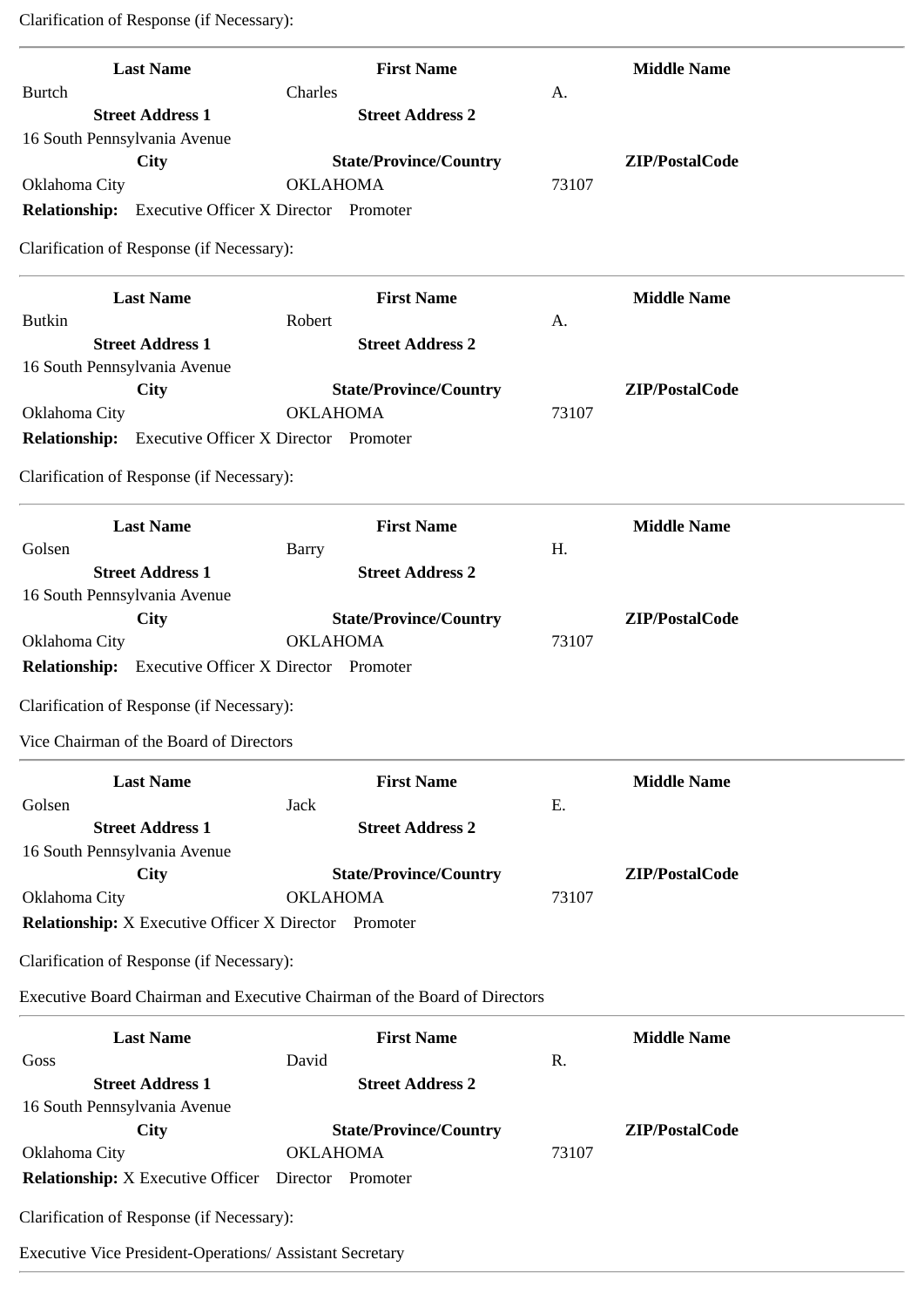| <b>Last Name</b>                                           | <b>First Name</b>             | <b>Middle Name</b>       |
|------------------------------------------------------------|-------------------------------|--------------------------|
| Greenwell                                                  | Daniel                        | D.                       |
| <b>Street Address 1</b>                                    | <b>Street Address 2</b>       |                          |
| 16 South Pennsylvania Avenue                               |                               |                          |
| <b>City</b>                                                | <b>State/Province/Country</b> | ZIP/PostalCode           |
| Oklahoma City                                              | <b>OKLAHOMA</b>               | 73107                    |
| Relationship: X Executive Officer X Director Promoter      |                               |                          |
| Clarification of Response (if Necessary):                  |                               |                          |
| <b>Interim Chief Executive Officer and Director</b>        |                               |                          |
| <b>Last Name</b>                                           | <b>First Name</b>             | <b>Middle Name</b>       |
| Massimo                                                    | Louis                         | S.                       |
| <b>Street Address 1</b>                                    | <b>Street Address 2</b>       |                          |
| 16 South Pennsylvania Avenue                               |                               |                          |
| <b>City</b>                                                | <b>State/Province/Country</b> | ZIP/PostalCode           |
| Oklahoma City                                              | <b>OKLAHOMA</b>               | 73107                    |
| <b>Relationship:</b> Executive Officer X Director Promoter |                               |                          |
| Clarification of Response (if Necessary):                  |                               |                          |
| <b>Last Name</b>                                           | <b>First Name</b>             |                          |
| Mittag                                                     | Andrew                        | <b>Middle Name</b><br>K. |
| <b>Street Address 1</b>                                    | <b>Street Address 2</b>       |                          |
| 16 South Pennsylvania Avenue                               |                               |                          |
| City                                                       | <b>State/Province/Country</b> | ZIP/PostalCode           |
| Oklahoma City                                              | <b>OKLAHOMA</b>               | 73107                    |
| Relationship: Executive Officer X Director Promoter        |                               |                          |
|                                                            |                               |                          |
| Clarification of Response (if Necessary):                  |                               |                          |
| <b>Last Name</b>                                           | <b>First Name</b>             | <b>Middle Name</b>       |
| Murdy                                                      | William                       | F.                       |
| <b>Street Address 1</b>                                    | <b>Street Address 2</b>       |                          |
| 16 South Pennsylvania Avenue                               |                               |                          |
| City                                                       | <b>State/Province/Country</b> | ZIP/PostalCode           |
| Oklahoma City                                              | <b>OKLAHOMA</b>               | 73107                    |
| <b>Relationship:</b> Executive Officer X Director Promoter |                               |                          |
| Clarification of Response (if Necessary):                  |                               |                          |
| <b>Last Name</b>                                           | <b>First Name</b>             | <b>Middle Name</b>       |
| Ogilvie                                                    | Marran                        | Η.                       |
| <b>Street Address 1</b>                                    | <b>Street Address 2</b>       |                          |
| 16 South Pennsylvania Avenue                               |                               |                          |
| City                                                       | <b>State/Province/Country</b> | ZIP/PostalCode           |
| Oklahoma City                                              | <b>OKLAHOMA</b>               | 73107                    |
| <b>Relationship:</b> Executive Officer X Director Promoter |                               |                          |
| Clarification of Response (if Necessary):                  |                               |                          |
| <b>Last Name</b>                                           | <b>First Name</b>             | <b>Middle Name</b>       |
| Rieker, Jr.                                                | Harold                        | L.                       |
| <b>Street Address 1</b>                                    | <b>Street Address 2</b>       |                          |
| 16 South Pennsylvania Avenue                               |                               |                          |
| <b>City</b>                                                | <b>State/Province/Country</b> | ZIP/PostalCode           |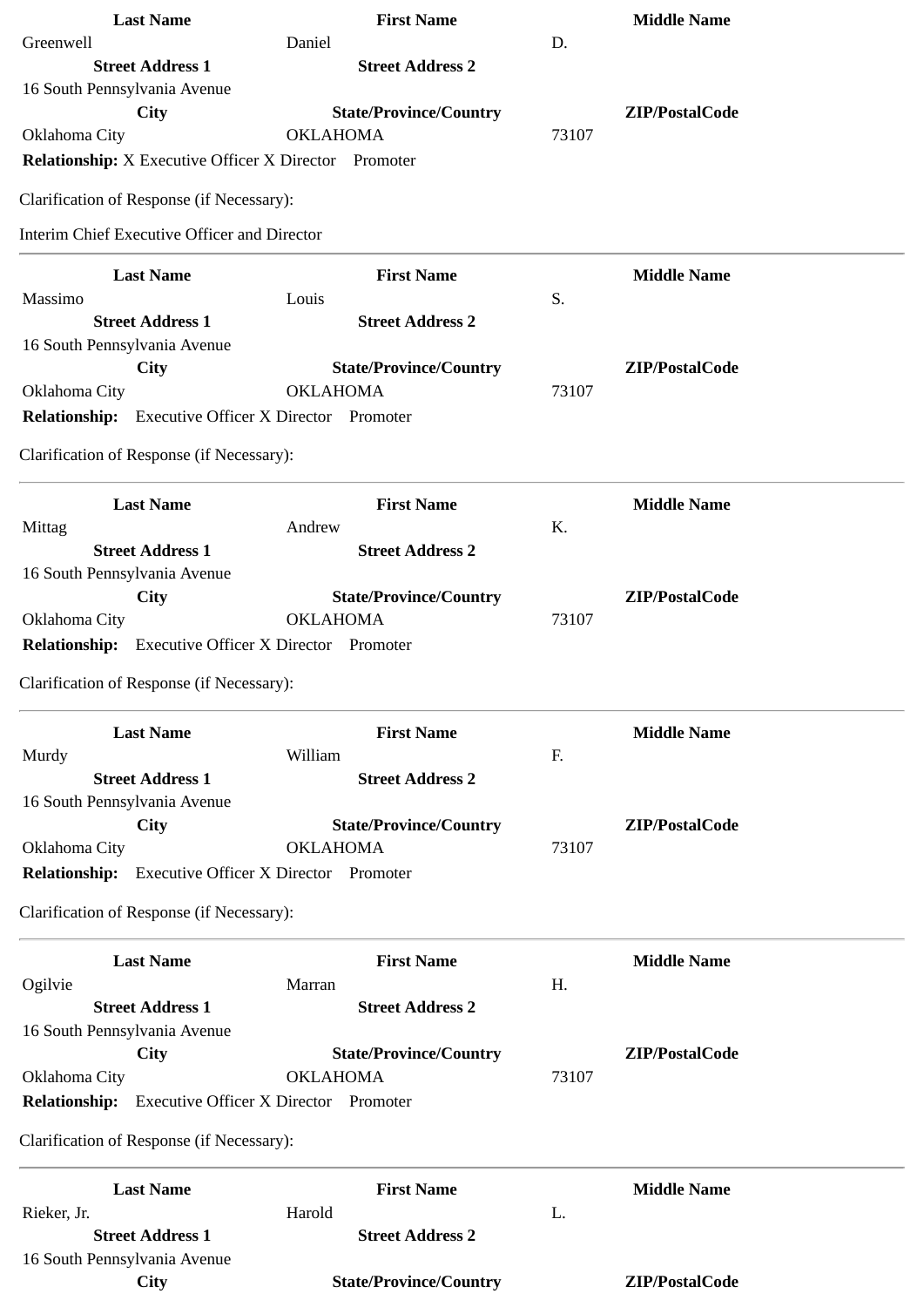| Oklahoma City<br><b>Relationship:</b> X Executive Officer  Director  Promoter | <b>OKLAHOMA</b>                                                    | 73107                   |
|-------------------------------------------------------------------------------|--------------------------------------------------------------------|-------------------------|
| Clarification of Response (if Necessary):                                     |                                                                    |                         |
|                                                                               | Vice President/ Principal Accounting Officer/ Corporate Controller |                         |
| <b>Last Name</b>                                                              | <b>First Name</b>                                                  | <b>Middle Name</b>      |
| Roedel                                                                        | Richard                                                            | W.                      |
| <b>Street Address 1</b>                                                       | <b>Street Address 2</b>                                            |                         |
| 16 South Pennsylvania Avenue                                                  |                                                                    |                         |
| City                                                                          | <b>State/Province/Country</b>                                      | ZIP/PostalCode          |
| Oklahoma City                                                                 | <b>OKLAHOMA</b>                                                    | 73107                   |
| <b>Relationship:</b> Executive Officer X Director Promoter                    |                                                                    |                         |
| Clarification of Response (if Necessary):                                     |                                                                    |                         |
| <b>Last Name</b>                                                              | <b>First Name</b>                                                  | <b>Middle Name</b>      |
| Sanders, Jr.                                                                  | Richard                                                            | S.                      |
| <b>Street Address 1</b>                                                       | <b>Street Address 2</b>                                            |                         |
| 16 South Pennsylvania Avenue                                                  |                                                                    |                         |
| City                                                                          | <b>State/Province/Country</b><br><b>OKLAHOMA</b>                   | ZIP/PostalCode<br>73107 |
| Oklahoma City<br><b>Relationship:</b> Executive Officer X Director Promoter   |                                                                    |                         |
|                                                                               |                                                                    |                         |
| Clarification of Response (if Necessary):                                     |                                                                    |                         |
| <b>Last Name</b>                                                              | <b>First Name</b>                                                  | <b>Middle Name</b>      |
| Shear                                                                         | David                                                              | M.                      |
| <b>Street Address 1</b>                                                       | <b>Street Address 2</b>                                            |                         |
| 16 South Pennsylvania Avenue                                                  |                                                                    |                         |
| City<br>Oklahoma City                                                         | <b>State/Province/Country</b><br><b>OKLAHOMA</b>                   | ZIP/PostalCode<br>73107 |
| <b>Relationship:</b> X Executive Officer Director Promoter                    |                                                                    |                         |
| Clarification of Response (if Necessary):                                     |                                                                    |                         |
| Senior Vice President General Counsel/ Secretary                              |                                                                    |                         |
| <b>Last Name</b>                                                              | <b>First Name</b>                                                  | <b>Middle Name</b>      |
| Shelby                                                                        | Tony                                                               | M.                      |
| <b>Street Address 1</b>                                                       | <b>Street Address 2</b>                                            |                         |
| 16 South Pennsylvania Avenue                                                  |                                                                    |                         |
| <b>City</b>                                                                   | <b>State/Province/Country</b>                                      | ZIP/PostalCode          |
| Oklahoma City                                                                 | <b>OKLAHOMA</b>                                                    | 73107                   |
| Relationship: X Executive Officer  Director  Promoter                         |                                                                    |                         |
| Clarification of Response (if Necessary):                                     |                                                                    |                         |
| <b>Executive Vice President-Finance</b>                                       |                                                                    |                         |
| <b>Last Name</b>                                                              | <b>First Name</b>                                                  | <b>Middle Name</b>      |
| White                                                                         | Lynn                                                               | F.                      |
| <b>Street Address 1</b>                                                       | <b>Street Address 2</b>                                            |                         |
| 16 South Pennsylvania Avenue<br><b>City</b>                                   | <b>State/Province/Country</b>                                      | ZIP/PostalCode          |
| Oklahoma City                                                                 | <b>OKLAHOMA</b>                                                    | 73107                   |
|                                                                               |                                                                    |                         |

**Relationship:** Executive Officer X Director Promoter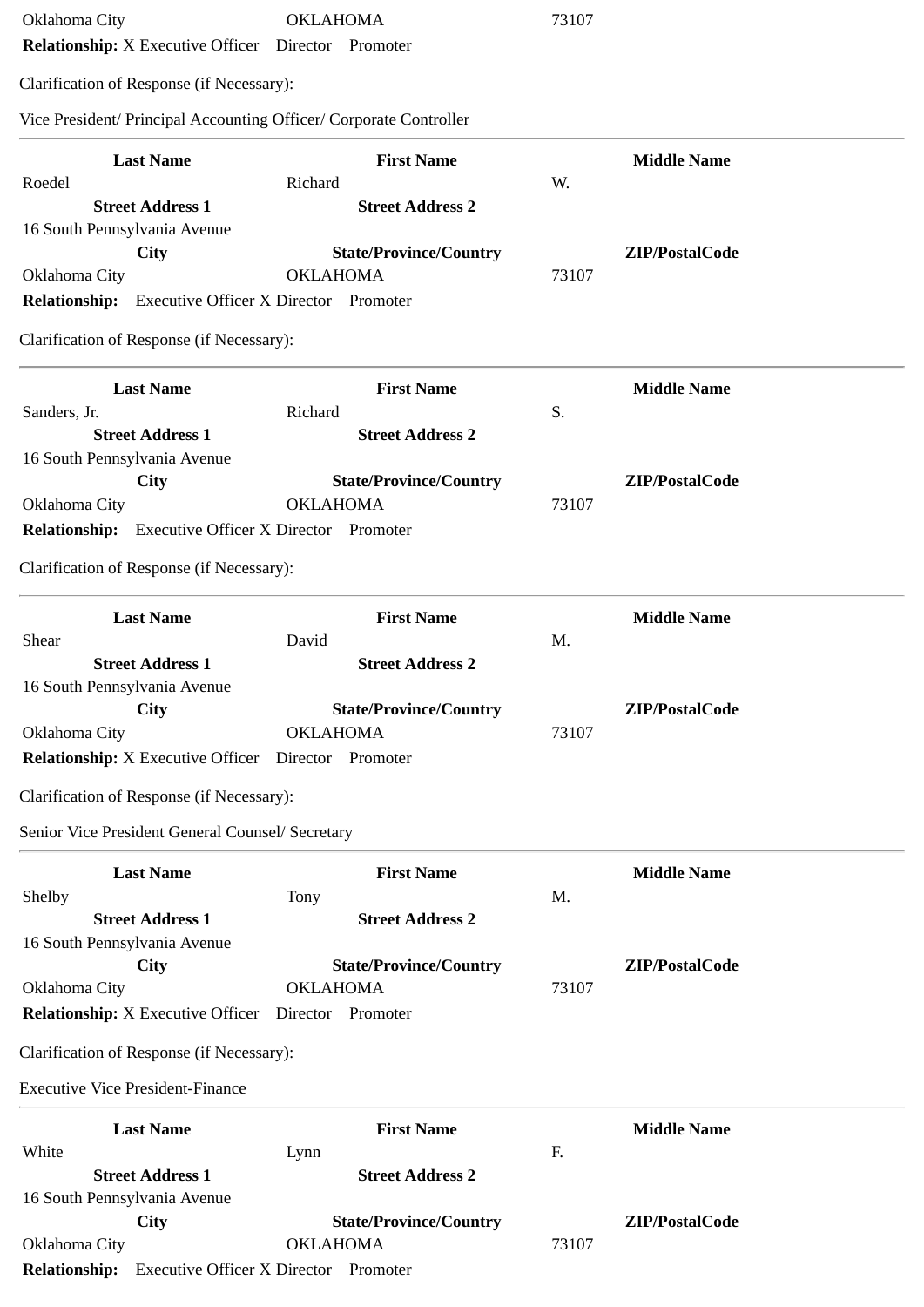4. Industry Group

| Agriculture                             |                                    | <b>Health Care</b>         | Retailing                 |
|-----------------------------------------|------------------------------------|----------------------------|---------------------------|
| <b>Banking &amp; Financial Services</b> |                                    | Biotechnology              | Restaurants               |
| <b>Commercial Banking</b>               |                                    | <b>Health Insurance</b>    | Technology                |
| Insurance                               |                                    | Hospitals & Physicians     | Computers                 |
| Investing                               |                                    | Pharmaceuticals            | Telecommunications        |
| <b>Investment Banking</b>               |                                    |                            |                           |
| Pooled Investment Fund                  |                                    | Other Health Care          | Other Technology          |
| Is the issuer registered as             |                                    | X Manufacturing            | Travel                    |
| an investment company under             |                                    | Real Estate                | Airlines & Airports       |
| the Investment Company<br>Act of 1940?  |                                    | Commercial                 | Lodging & Conventions     |
| Yes                                     | N <sub>0</sub>                     | Construction               | Tourism & Travel Services |
|                                         | Other Banking & Financial Services | <b>REITS &amp; Finance</b> | Other Travel              |
| <b>Business Services</b>                |                                    | Residential                | Other                     |
| Energy                                  |                                    | <b>Other Real Estate</b>   |                           |
| Coal Mining                             |                                    |                            |                           |
| <b>Electric Utilities</b>               |                                    |                            |                           |
| <b>Energy Conservation</b>              |                                    |                            |                           |
| <b>Environmental Services</b>           |                                    |                            |                           |

- Oil & Gas
- Other Energy
- 5. Issuer Size

| <b>Revenue Range</b>             | OR | <b>Aggregate Net Asset Value Range</b> |
|----------------------------------|----|----------------------------------------|
| No Revenues                      |    | No Aggregate Net Asset Value           |
| $$1 - $1,000,000$                |    | $$1 - $5,000,000$                      |
| $$1,000,001 - $5,000,000$        |    | \$5,000,001 - \$25,000,000             |
| $$5,000,001 -$<br>\$25,000,000   |    | $$25,000,001 - $50,000,000$            |
| $$25,000,001 -$<br>\$100,000,000 |    | \$50,000,001 - \$100,000,000           |
| Over \$100,000,000               |    | Over \$100,000,000                     |
| X Decline to Disclose            |    | Decline to Disclose                    |
| Not Applicable                   |    | Not Applicable                         |

6. Federal Exemption(s) and Exclusion(s) Claimed (select all that apply)

|                                                 | Investment Company Act Section 3(c) |                    |  |
|-------------------------------------------------|-------------------------------------|--------------------|--|
| Rule $504(b)(1)$ (not (i), (ii) or (iii))       | Section $3(c)(1)$                   | Section $3(c)(9)$  |  |
| Rule 504 (b) $(1)(i)$<br>Rule 504 (b) $(1)(ii)$ | Section $3(c)(2)$                   | Section $3(c)(10)$ |  |
| Rule 504 (b)(1)(iii)                            | Section $3(c)(3)$                   | Section $3(c)(11)$ |  |
| <b>Rule 505</b>                                 | Section $3(c)(4)$                   | Section $3(c)(12)$ |  |
| $X$ Rule 506(b)<br>Rule $506(c)$                | Section $3(c)(5)$                   | Section $3(c)(13)$ |  |
| Securities Act Section 4(a)(5)                  | Section $3(c)(6)$                   | Section $3(c)(14)$ |  |
|                                                 | Section $3(c)(7)$                   |                    |  |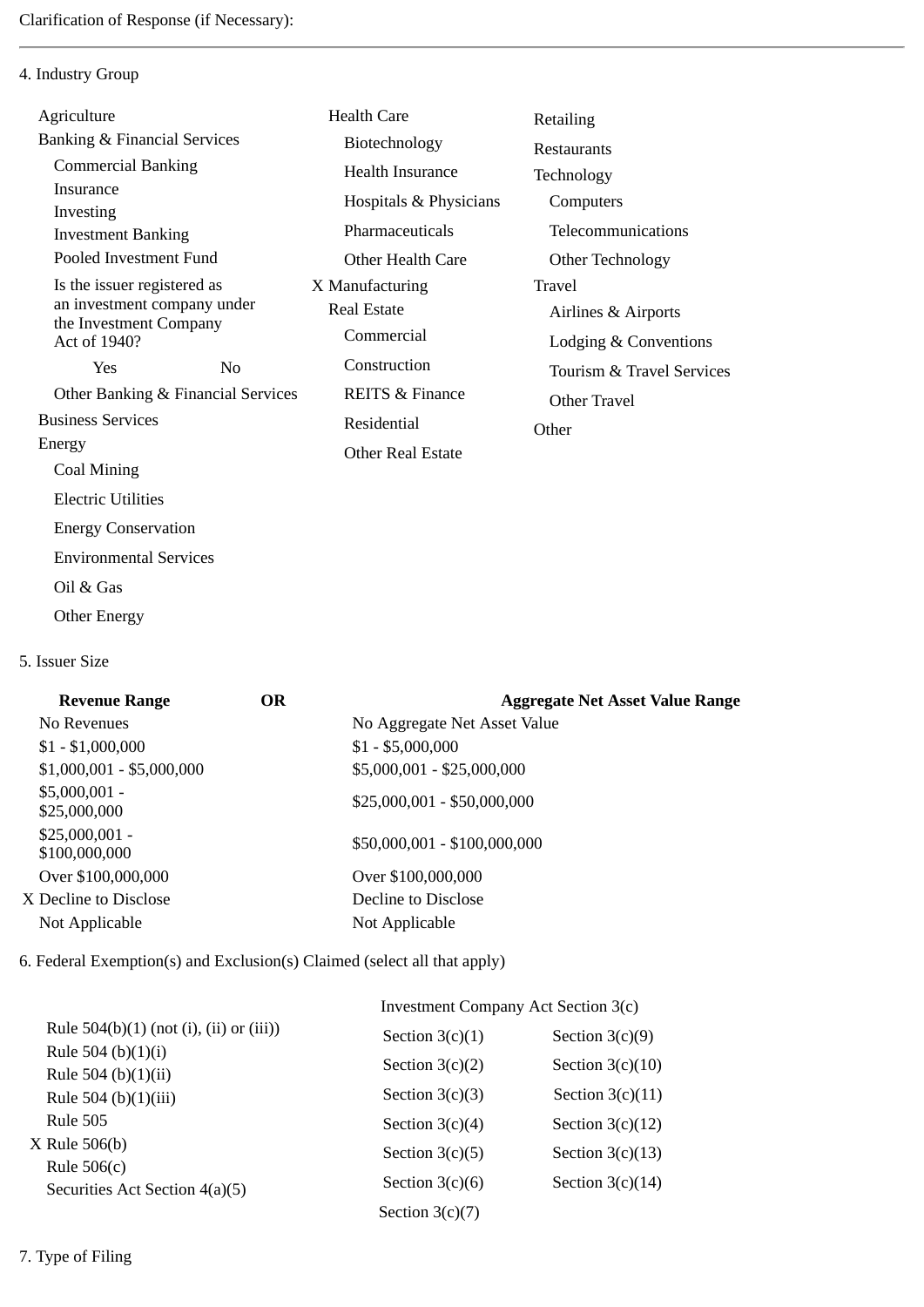| X New Notice Date of First Sale 2015-11-09<br>Amendment                                                                                                                          | <b>First Sale Yet to Occur</b>                                                                                            |
|----------------------------------------------------------------------------------------------------------------------------------------------------------------------------------|---------------------------------------------------------------------------------------------------------------------------|
| 8. Duration of Offering                                                                                                                                                          |                                                                                                                           |
| Does the Issuer intend this offering to last more than one year?                                                                                                                 | Yes X No                                                                                                                  |
| 9. Type(s) of Securities Offered (select all that apply)                                                                                                                         |                                                                                                                           |
| Equity<br>X Debt<br>Option, Warrant or Other Right to Acquire Another Security<br>Security to be Acquired Upon Exercise of Option, Warrant or<br>Other Right to Acquire Security | Pooled Investment Fund Interests<br>Tenant-in-Common Securities<br><b>Mineral Property Securities</b><br>Other (describe) |
| 10. Business Combination Transaction                                                                                                                                             |                                                                                                                           |
| Is this offering being made in connection with a business combination transaction, such as<br>a merger, acquisition or exchange offer?                                           | Yes X No                                                                                                                  |
| Clarification of Response (if Necessary):                                                                                                                                        |                                                                                                                           |
| 11. Minimum Investment                                                                                                                                                           |                                                                                                                           |
| Minimum investment accepted from any outside investor \$0 USD                                                                                                                    |                                                                                                                           |
| 12. Sales Compensation                                                                                                                                                           |                                                                                                                           |
| Recipient                                                                                                                                                                        | Recipient CRD Number X None                                                                                               |
| (Associated) Broker or Dealer X None                                                                                                                                             | (Associated) Broker or Dealer CRD Number X None                                                                           |
| <b>Street Address 1</b>                                                                                                                                                          | <b>Street Address 2</b>                                                                                                   |
| City                                                                                                                                                                             | State/Province/Country<br>ZIP/Postal Code                                                                                 |
| State(s) of Solicitation (select all that apply)<br>Check "All States" or check individual States                                                                                | All States Foreign/non-US                                                                                                 |
| 13. Offering and Sales Amounts                                                                                                                                                   |                                                                                                                           |
| <b>Total Offering Amount</b><br>\$50,000,000 USD or<br>Indefinite                                                                                                                |                                                                                                                           |
| <b>Total Amount Sold</b><br>\$50,000,000 USD                                                                                                                                     |                                                                                                                           |
| Total Remaining to be Sold<br>\$0 USD or<br>Indefinite                                                                                                                           |                                                                                                                           |
| Clarification of Response (if Necessary):                                                                                                                                        |                                                                                                                           |
| 14 Invostors                                                                                                                                                                     |                                                                                                                           |

14. Investors

Select if securities in the offering have been or may be sold to persons who do not qualify as accredited investors, and enter the number of such non-accredited investors who already have invested in the offering. Regardless of whether securities in the offering have been or may be sold to persons who do not qualify as accredited investors, enter the total number of investors who already have invested in the offering:

15. Sales Commissions & Finder's Fees Expenses

Provide separately the amounts of sales commissions and finders fees expenses, if any. If the amount of an expenditure is not known, provide an estimate and check the box next to the amount.

 $\sqrt{1}$ 

| <b>Sales Commissions</b> | \$0 USD Estimate |
|--------------------------|------------------|
| Finders' Fees            | \$0 USD Estimate |

Clarification of Response (if Necessary):

16. Use of Proceeds